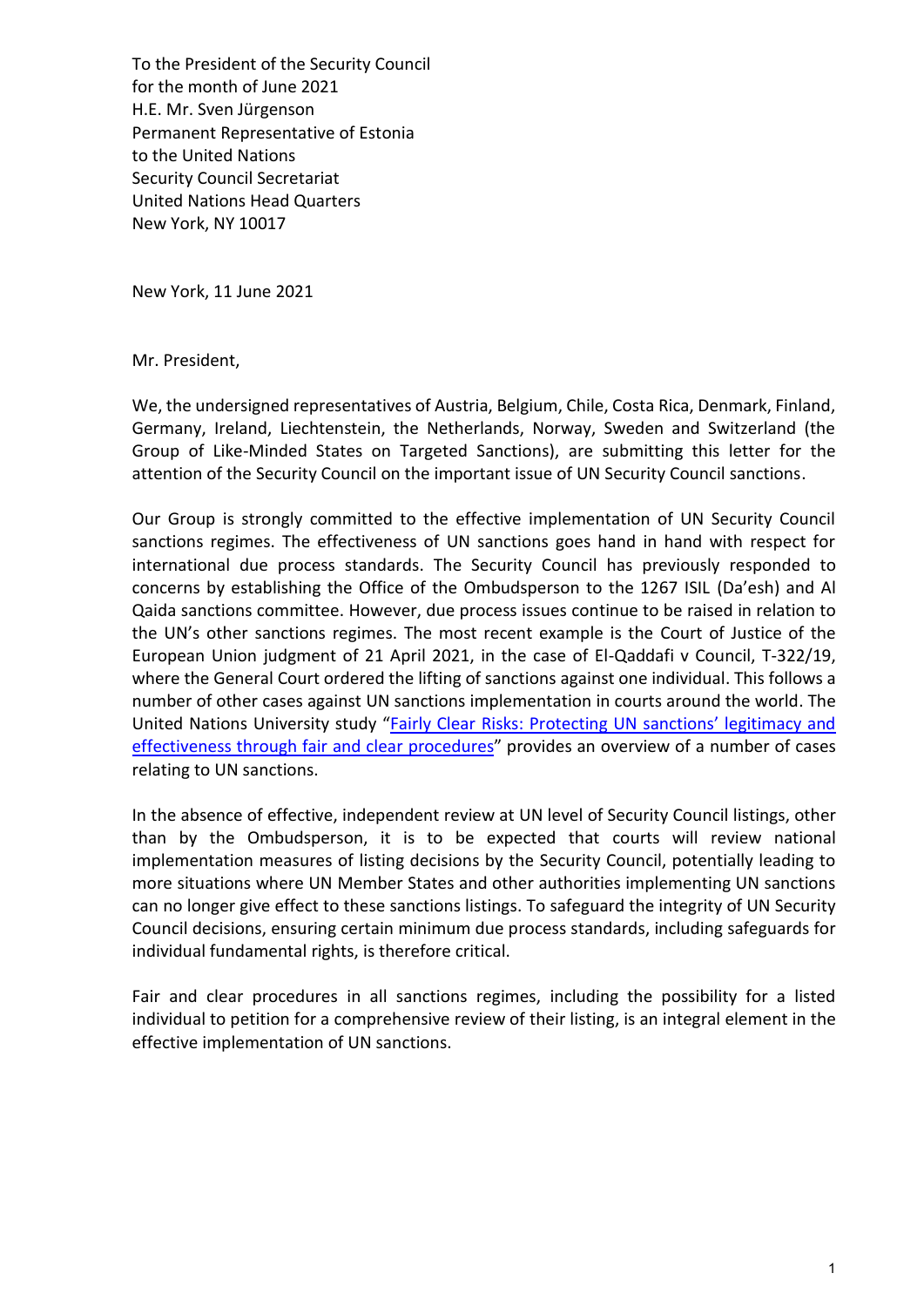The Group of Like-Minded States on Targeted Sanctions recalls its previous letters to the Council, as well as previous statements at the UN Security Council open debate on working [methods of the Security Council on 6 June 2019](https://www.government.se/speeches/20192/06/statement-by-ambassador-olof-skoog-of-sweden-on-behalf-of-the-group-of-likeminded-states-on-targeted-sanctions/) and the [UN Security Council Open VTC](https://www.un.org/press/en/2020/sc14188.doc.htm)  [Meeting "Ensuring transparency, efficiency and effectiveness in the work](https://www.un.org/press/en/2020/sc14188.doc.htm) of the Security [Council"](https://www.un.org/press/en/2020/sc14188.doc.htm) of 15 May 2020. The Group would like to reiterate that there are a number of options available for improving due process standards within the UN sanctions system, including the expansion of the mandate of the Ombudsperson to all sanctions regimes and the enhancement of the mandate of the Focal Point for De-listing. In addition to these possibilities, which the Group has already called for, the Council could also consider the option of enhancing due process in a context sensitive manner, individually for each sanctions regime.

In this regard, the Group would like to draw the Council's attention to the enclosed annex, which elaborates on some of the key features that could be included in a context sensitive review mechanism. The annex also reiterates the essential elements that should be included in an effective due-process mechanism.

We hope that Council Members will take these ideas into consideration, in particular in view of the upcoming renewal of sanctions regimes. We look forward to continuing and deepening the dialogue on this important matter with all stakeholders.

We would be grateful if you could circulate this letter and its annex as a document of the Security Council.

Please accept, Mr. President, the assurances of our highest consideration.

Alexander Vall

H.E. Ambassador Alexander Marschik Permanent Representative of Austria to the United Nations

Jui lee lee

H.E. Ambassador Milenko Skoknic Tapia Permanent Representative of Chile to the United Nations

H.E. Ambassador Martin Bille Hermann Permanent Representative of Denmark to the United Nations

Attelle

H.E. Ambassador Philippe Kridelka Permanent Representative of Belgium to the United Nations

………………………………….

H.E. Ambassador Rodrigo Alberto Carazo Zeledón Permanent Representative of Costa Rica to the United Nations

- Syran

H.E. Ambassador Jukka Salovaara Permanent Representative of Finland to the United Nations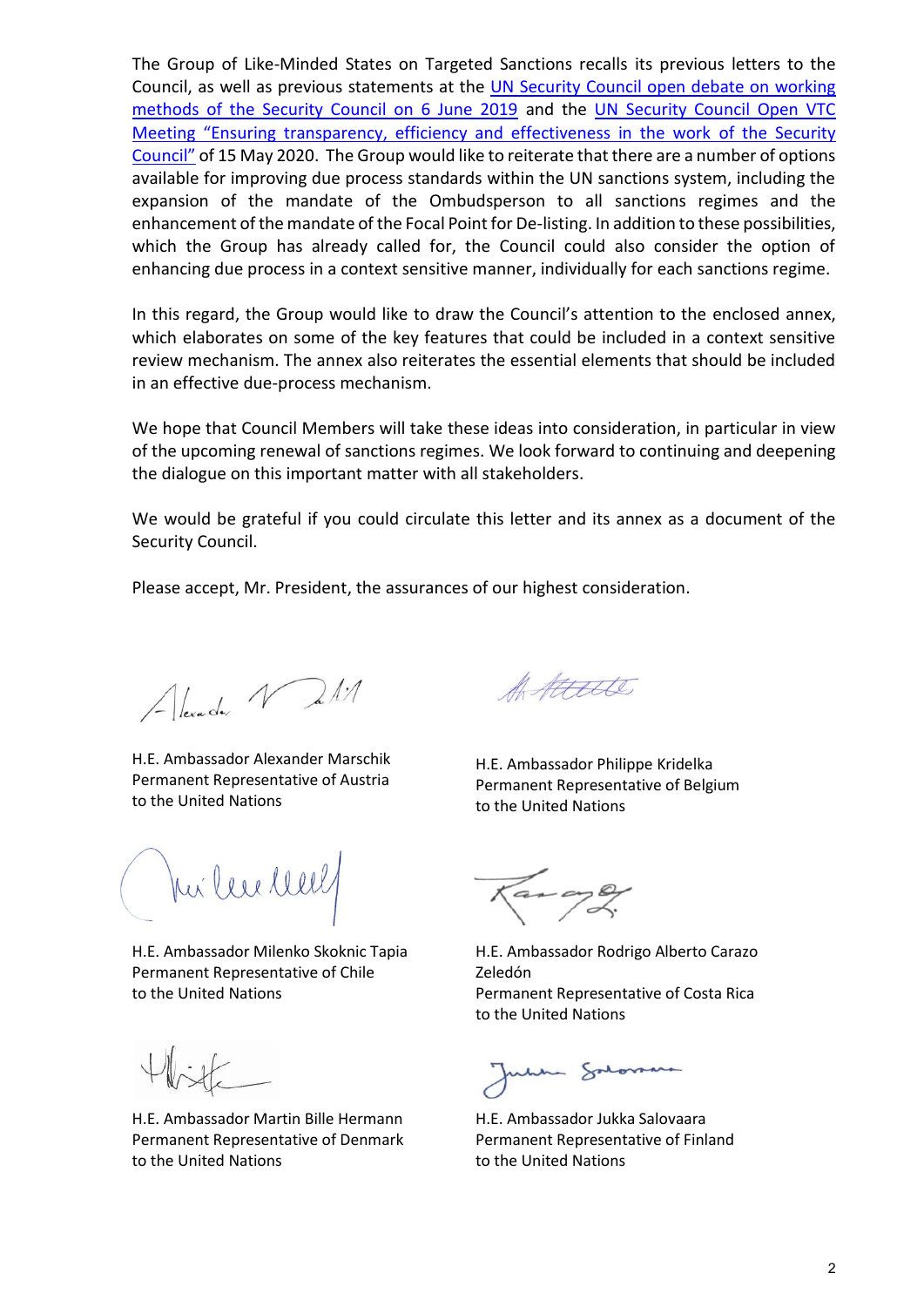a.t.

H.E. Ambassador Christoph Heusgen Permanent Representative of Germany to the United Nations

Sevaldre Byne Nason

H.E. Ambassador Geraldine Byrne Nason Permanent Representative of Ireland to the United Nations

H.E. Ambassador Christian Wenaweser Permanent Representative of the Kingdom of Liechtenstein to the United Nations

H.E. Ambassador Yoka Brandt Permanent Representative of Kingdom of the Netherlands to the United Nations

Hona June

Anhil-

H.E. Ambassador Mona Juul Permanent Representative of Norway to the United Nations

H.E. Ambassador Anna Karin Eneström Permanent Representative of Sweden to the United Nations

P. Barny

H.E. Ambassador Pascale Baeriswyl Permanent Representative of Switzerland to the United Nations

Enclosure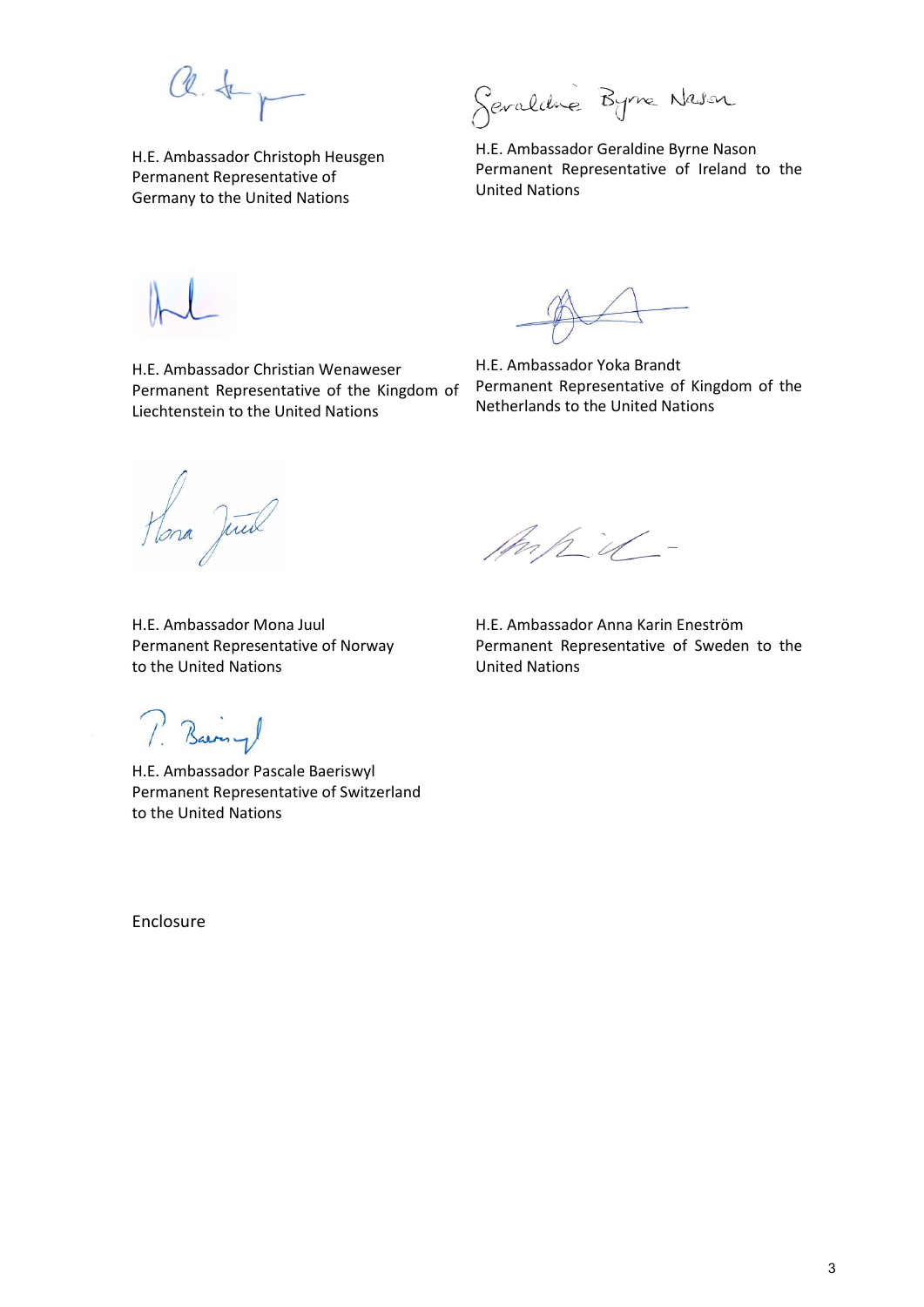## **Annex to the letter dated 11 June 2021 from the Permanent Representatives of Austria, Belgium, Chile, Costa Rica, Denmark, Finland, Germany, Ireland, Liechtenstein, the Netherlands, Norway, Sweden and Switzerland to the United Nations addressed to the President of the Security Council**

## **Input Paper by the Group of Like-Minded States on Targeted Sanctions for Enhancing Due Process in UN Security Council Targeted Sanctions Regimes**

Fair and clear procedures are essential for any individual whose rights are directly affected by the imposition of targeted sanctions and, therefore, essential for maintaining the effectiveness of UN sanctions.

Key elements of fair and clear procedures in relation to delisting includes:

- Access to a review mechanism
- Hearing
- Access to counsel
- Impartial review of evidentiary base on which designations are made and maintained
- Independent review
- Binding decisions

The Office of the Ombudsperson to the 1267 ISIL (Da'esh) and Al-Qaida sanctions committee presents important features of due process. As reiterated before, extending the mandate of the Ombudsperson would improve the overall efficiency of UN sanctions regimes. In addition, the role of the Focal Point for De-listing could be strengthened to provide these elements of fair and clear procedures.

The purpose of this annex is to propose a further option on how to enhance due process in a context-sensitive manner.

#### Context sensitive review mechanism

Different UN sanctions regimes serve different strategic objectives and rely on different sources of information to establish the fact-bases upon which the Security Council makes its listing and delisting decisions. The following points outline a mechanism to review listings that is contextsensitive and takes into account the specificities and aims of the regime that it reviews, in particular UN sanctions regimes relating to armed conflict.

## **1. Activities**

A context-sensitive review mechanism would consist of an independent reviewer or a panel of independent reviewers. The mechanism would operate according to tailored responsibilities aimed at providing, when requested, a comprehensive review of a listing. The Mechanism would engage in the following activities:

- 1. Information gathering
	- a. In contrast to the Office of the Ombudsperson, it is envisaged that this would entail a close working relationship with the relevant Panel/Group of Experts, political offices in country, and in the UN Secretariat in New York.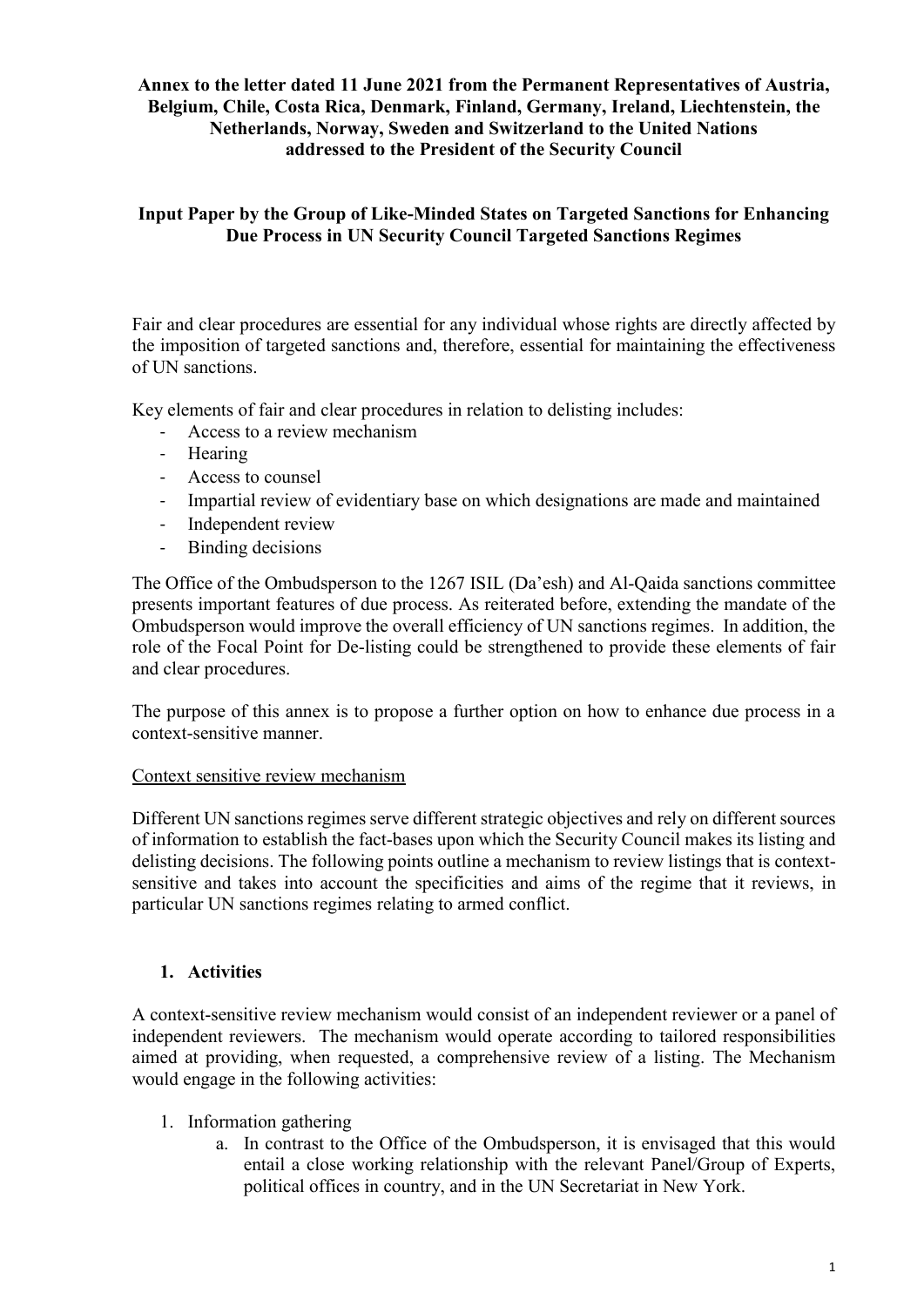- 2. Dialogue
	- a. Research on the case.
	- b. Dialogue with the petitioner.
	- c. Report on the case, along with a recommendation.
- 3. Liaison with the Sanctions Committee and engagement in its decision-making.
	- a. There should be an opportunity for Member States to engage with the Review Mechanism in order to provide further information relevant to the case, along with an opportunity for the Review Mechanism to revise the recommendation report.
	- b. If the recommendation is to retain, the listing would continue.
	- c. If the recommendation is to delist, the individual or entity would be delisted, unless all 15 members of the Sanctions Committee decide to retain the listing.
- 4. Communication of the Decision.
	- a. The Review Mechanism should convey the information to the petitioner and all relevant member States who are not Sanctions Committee members.

### **2. Institutional set up**

Two options could be considered with regard to the institutional design for an independent, context-sensitive review mechanism.

- An **Independent Reviewer,** appointed by the Secretary-General, who operates according to tailored responsibilities and procedures aimed at ensuring that there is and continues to be a proper evidence-base for the listings of the sanctions regimes that they review, thereby generating and enhancing the political leverage that the particular sanctions regime(s) aim(s) to achieve. The Independent Reviewer could be located within the Office of the Ombudsperson so as to avoid institutional fragmentation and to increase cost-efficiencies and effectiveness.
- A **Panel of Independent Reviewers**, appointed by the Secretary-General, who operate according to tailored responsibilities and procedures aimed at ensuring that there is and continues to be a proper evidence base for the listings of different regimes (as above). A panel of up to three could be constituted to represent judicial and also, if possible, field experience.

The aim of the review is not to dispute the correctness of the decision to list. The political discretion of the UN Security Council and its subsidiary bodies, the Sanctions Committees, is respected. Rather, the Independent Reviewer or Panel of Independent Reviewers will ensure that there is accurate information on which to base the listing of the individual/entity. The mechanism would assess whether the basis of the designation remains valid and whether the person listed continues to meet the criteria for listing. This would ensure that the sanctions regimes remain current and responsive to the constantly changing contexts in which they operate.

## **3. Profile of Reviewer**

The profile of the Independent Reviewer or Panel of Independent Reviewers should be a former judge, or someone with substantial judicial experience, combined, if possible, with field research experience.